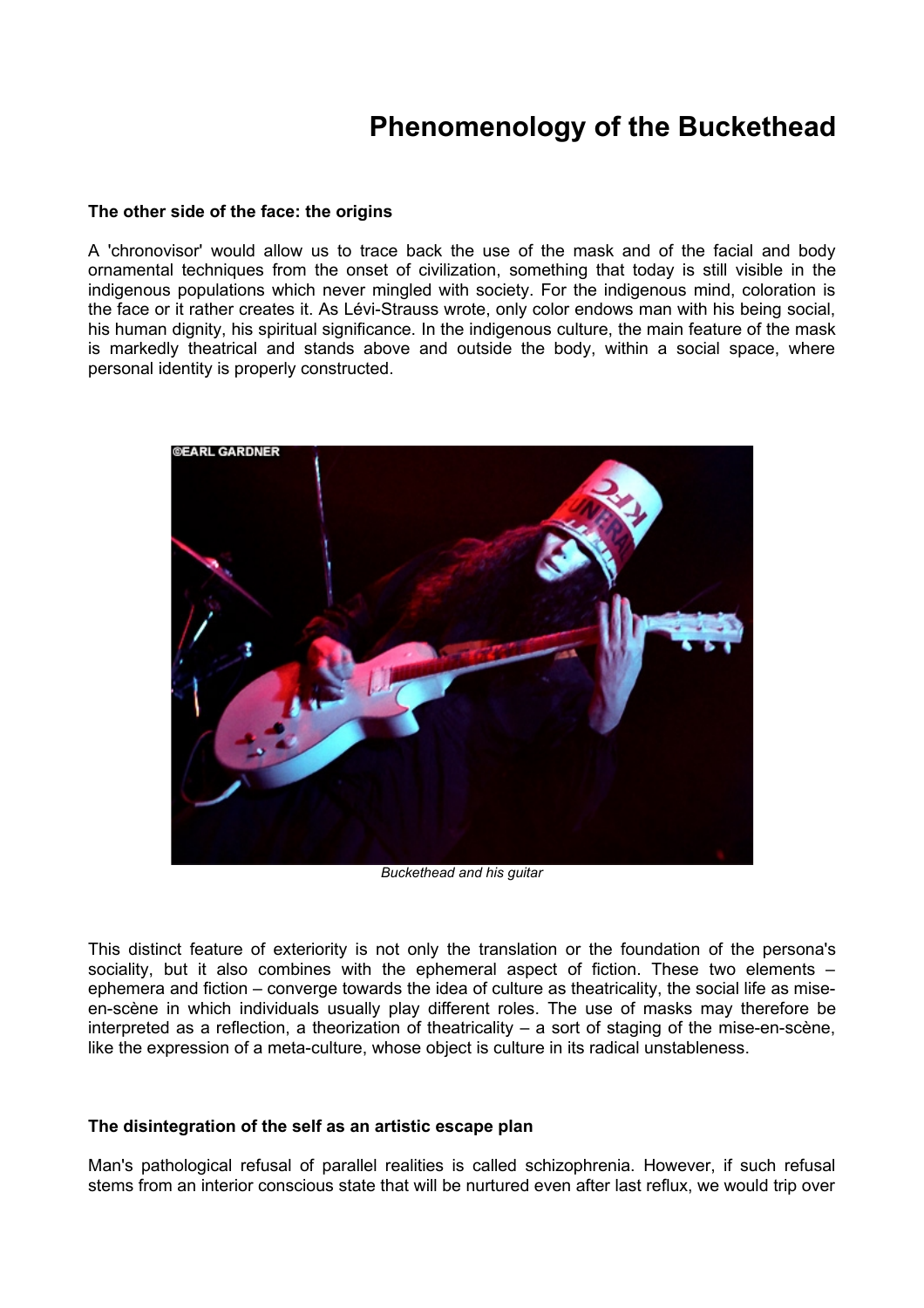characters who play picturesquely with reality, exorcising it and molding a persona through playful and facetious projections of their self.

Let's think for a minute of how western society is structured today. Such a *variation of being* would clearly appear as a practicable option. Perhaps for many people it is the only way to decentralize themselves from a system which, by means of the hammering beat of media, disrupts the idea of a salubrious individualism favoring instead a inconsistent ad superficial selfishness, that feeds on and suffers such storms of media pheromones. We then associate this *escape* attitude to a distinctive artistic mark and we would confront ourselves with outbursts of imagination, both in terms of look and of outcome, especially if we refer to an artist who has never been photographed without a mask for years.

Brian Carrol is Buckethead and Death Cube K (the wicked nuance/take/variation of B.), a cathartic turbine of alter egos and heteronyms. It seems like he moves within an astral kind of alternative reality and that his universe is an omnipresent stage dominated by his figure: thin, tall and self-effaced by a mask devoid of expression, which is now part of his epidermis. The flipped bucket with the KFC logo he wears on his head, is the container in which Kentucky Fried Chicken (a very famous American fastfood franchising) is sold. Due to legal issues with the official company however, he had to replace it with a blank one with the writing *Funeral*.



*Brian Carrol, alias Buckethead*

If Buckethead disguised himself to conceal inventiveness or lack of skill, we could alphabetically place him in the mainstream list of eccentric guitarists. On the contrary, the ability and mastery he displays make him unique, addressing us to an interpretation of his disguise as a reduction of man to the lowest terms, because of his search for a universal and pure sound of the instrument. For Plotino the *one* is something that *"cannot be any existing reality"* and cannot be the mere sum of all these realities, but "*before all is everything that exists"*. On this note, we might define Buckethead as the *one* with the guitar.

The space in which his sound flows varies from an exhausting technicality in which is difficult to zero in on the fingers that morph into ophites (between 16 to 260 bpm on the metronome), to wondrous ballads which would turn pale even the most romantic five chords fan. Paul Gilbert's touch is surely present in Buckethead's formation, the style of his picking is unmistakable, although it is also evident the influence of Yngwie Malmsteen, Boosty Collins (with whom he played many times), Shawn Lane and Angus Young. Nevertheless, any of these styles is didactically replicated.

The imaginative world that unravels before his sound is a blend of horror elements and the passion for martial arts and robots. A whirl of melancholic slivers of childish memories coupled with an apocalyptic vision of a world populated by androids: a crooked Disneyland where everything can happen (he claims to have been there many times and that it is the place where his dreams and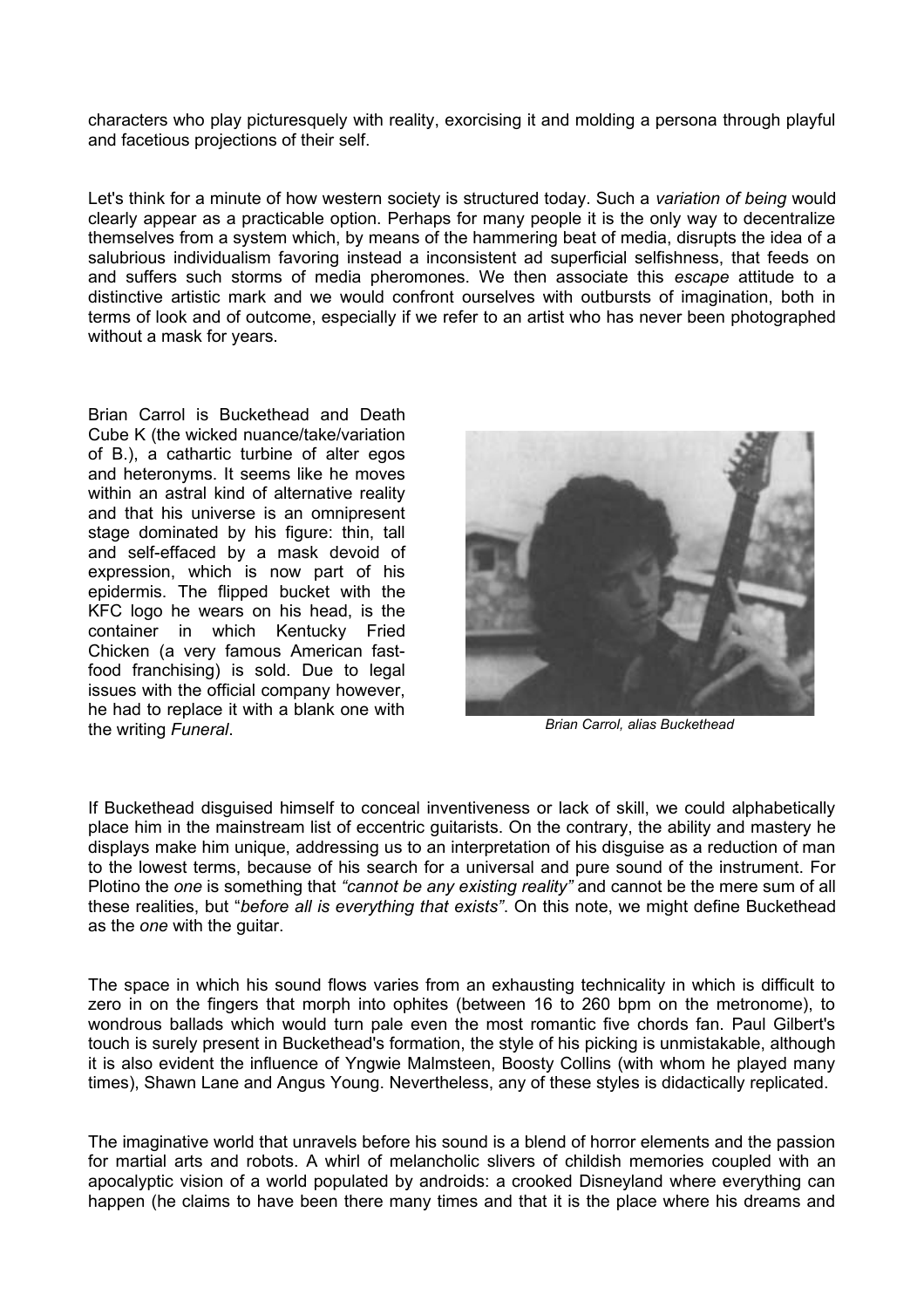nightmares become true; after his death, he wishes to be buried among the Disney parks in Orlando, Tokyo and Paris!).



*Buckethead in action on stage*

The obsession, the fixation with robots is overtly manifested, in the middle of a live performance, whenever he plays the *Giant Robot Theme* with one hand, while the other lets a toy fly (*Johnny Sokko and his flying robot*, a sort of *Golem*), or when he flutters in his breakdance steps – like an android throbbing with controlled beats. During the interludes instead, he could either swing perfectly the *nunchaku,* or give puppets and candies to the audience. This also took place while he was touring with Guns'n'Roses when Buckethead joined the band: a smart move by Axel, who, having introjected the character, left him his *own* space inside the band's concerts.

## **Rock's Leatherface**

Since there is no drab lack of content both in Buckethead aesthetic and music, we must seek for the genesis of the camouflaging as explained above, in the visceral passion toward certain horror movies that Buckethead keeps on nourishing.

It was 1974 when Tobe Hooper directed *The Texas Chainsaw Massacre*, where *Leatherface* appeared for the first time and which indelibly marked the imaginative (eight)teen along with the *Friday the 13th* and *Halloween* series. The birth of this character draws inspiration from the famous serial killer Hed Gein, who used to wear masks created with the skin of the face of his victims. The murderous drive, the so called *cruising*, finds its absurd motivation into *diversity*: an unknown illness warps his face and renders him mentally impaired. He is at the mercy of a bumpkin family and of a micro-universe that charges him up with hatred against human beings. Leatherface is an enormous man, endowed with a superhuman power, who expresses himself by means of a tone